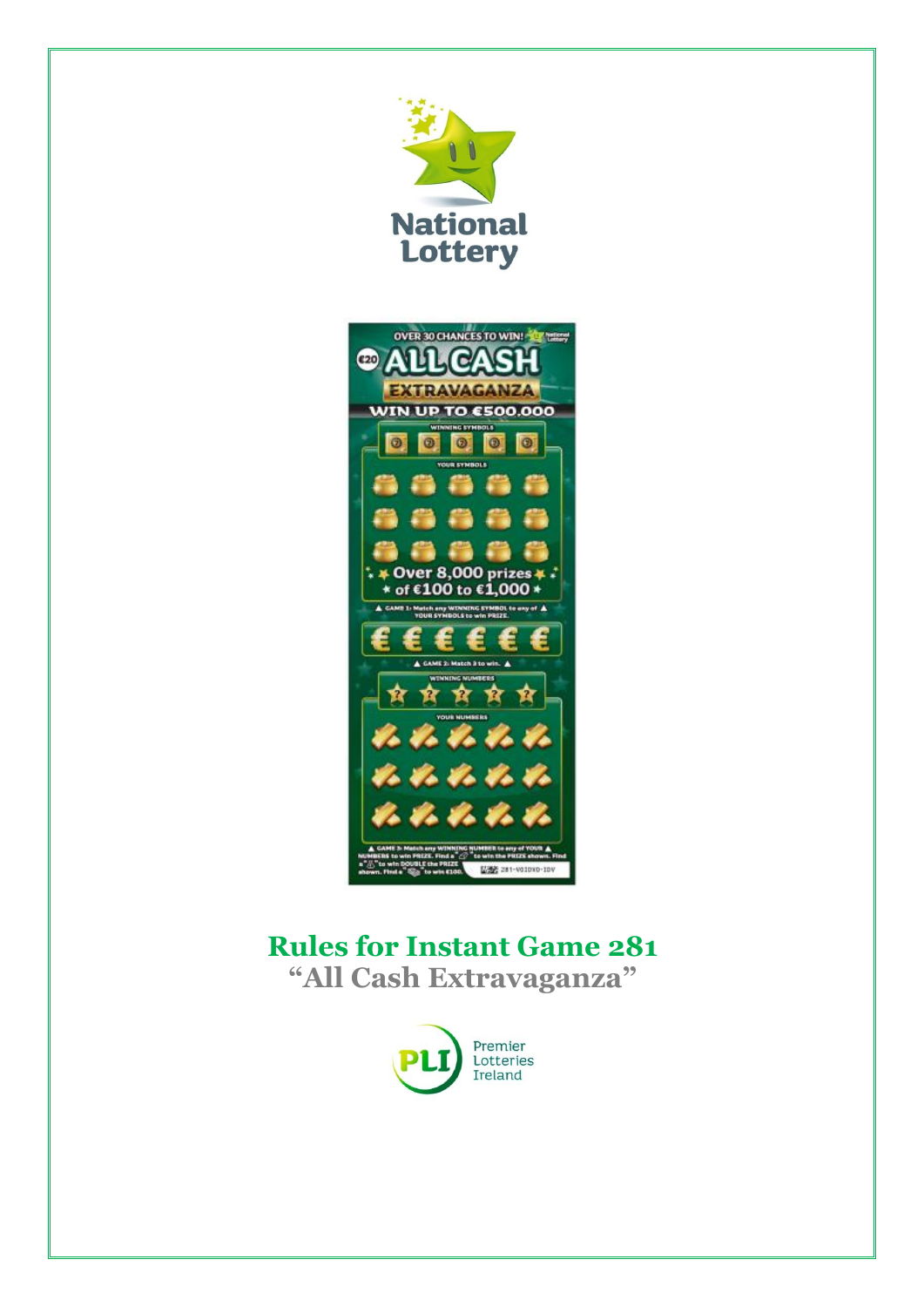**This page is deliberately blank.**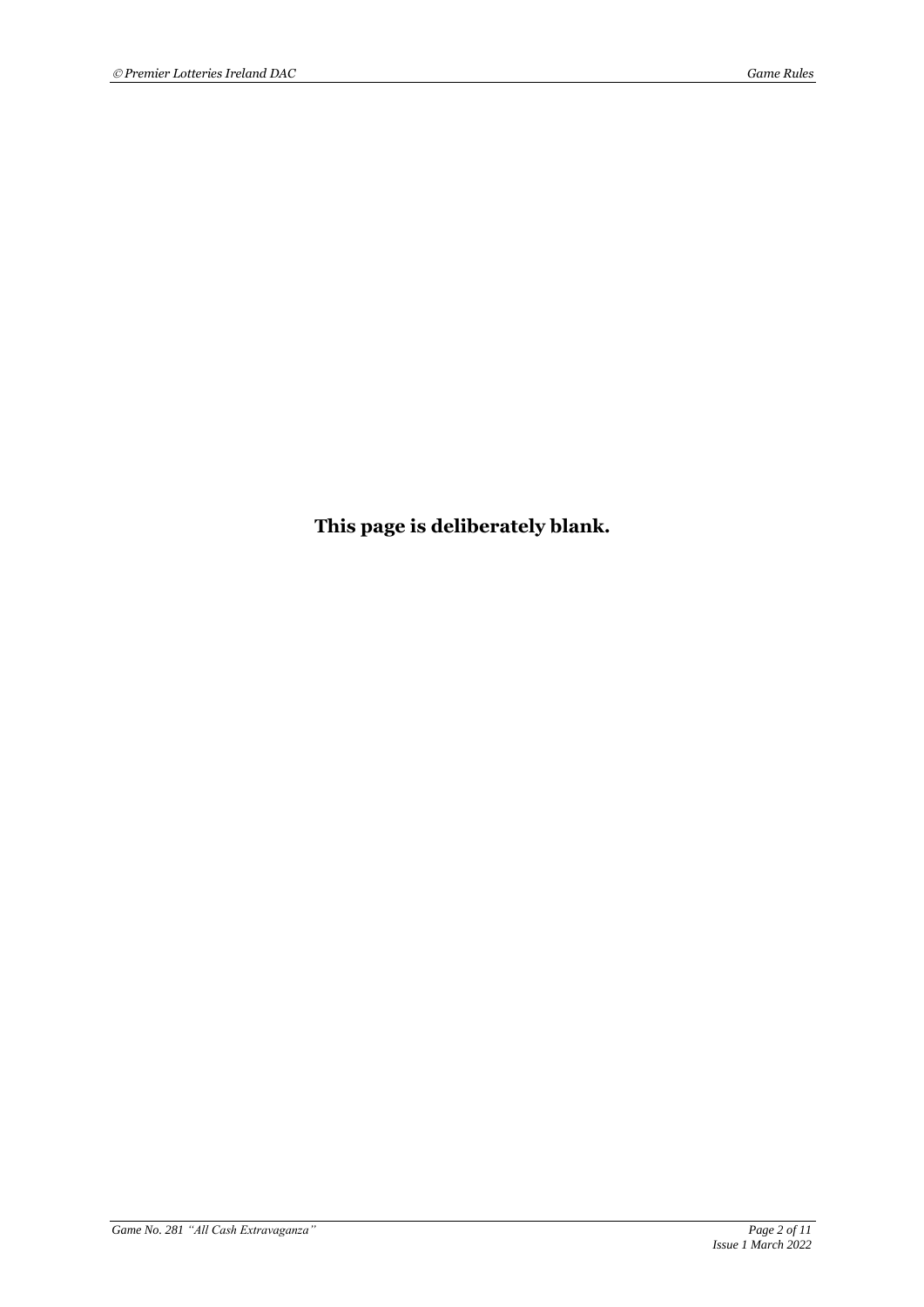## **The National Lottery**

#### **Scheme No. 281**

#### **Rules for Instant Game 281 All Cash Extravaganza**

The following sets forth the game rules for an instant lottery game (hereinafter known as "**All Cash Extravaganza**") which is to be operated by Premier Lotteries Ireland Designated Activity Company (hereinafter known as 'the Company') as part of The National Lottery.

The game will commence on a date to be announced, and will continue until the official game off-sale date on 30th September, 2023.

The last date for the claiming of any Instant Prize in Game 281 All Cash Extravaganza is 29th December, 2023.

These game rules have been approved by the Regulator in accordance with Section 45 of The National Lottery Act 2013.

## **General**

- 1. These game rules are governed by The National Lottery Act 2013 and the General Rules for National Lottery Games.
- 2. The Company reserves the right to vary these Game Rules subject to the consent of the Regulator.
- 3. The official address to which correspondence must be sent is:

#### **The National Lottery**

#### **Abbey Street Lower**

#### **Dublin 1**

4. A code of practice governing relations between participants in National Lottery games and the National Lottery is available to download from the National Lottery's website [www.lottery.ie.](http://www.lottery.ie/)

#### **Definitions**

The following words and terms will have the following meanings unless the context clearly indicates otherwise:

- 1. **Act** means The National Lottery Act 2013.
- 2. **Bar-code** means the machine-readable arrangement of numbers and parallel lines of different widths printed on the back of each Ticket which can be electronically scanned.
- 3. **Book** means a batch of 10 fan-folded Tickets bearing a common Book number.
- 4. **Chief Executive** means the person appointed by the Company for the time being to be its Chief Executive or any other person to whom the Chief Executive's authority is lawfully delegated.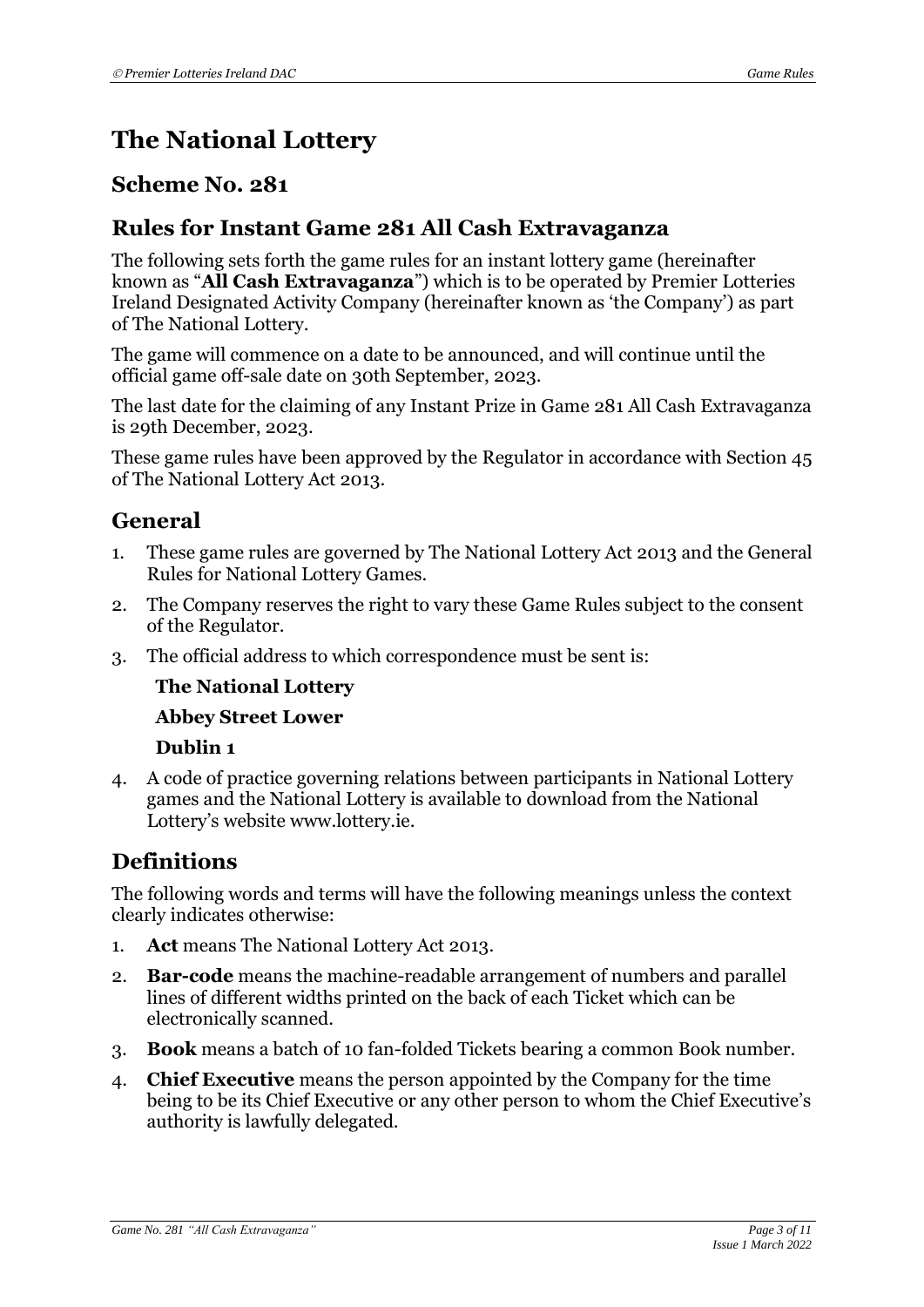- 5. **Data Matrix Bar-code** means the machine-readable arrangement of numbers and black and white cells printed on the front of the Ticket under the scratch-off covering which can be electronically scanned for the purpose of validation.
- 6. **Game/Book/Ticket Number** means the 12-character numeric code printed to show on the bottom of the Ticket below the scratch-off areas and on the back of each Ticket.
- 7. **Instant Prize** means:

#### **Game 1:**

The Instant Prize displayed which is won if one or more of the Play Symbols revealed under "WINNING SYMBOLS" matches one or more of the Play Symbols revealed under "YOUR SYMBOLS" in the Game 1 Play Area on a single Ticket.

#### **Game 2:**

The Instant Prize that is won when three identical cash amounts appear in the Game 2 Play Area on a single Ticket.

#### **Game 3:**

The Instant Prize displayed which is won:

- (i) if one or more of the Play Symbols revealed under "WINNING NUMBERS" matches one or more of the Play Symbols revealed under "YOUR NUMBERS" in the Game 3 Play Area on a single Ticket,
	-
- (ii) and/or when a  $\overline{u}$  symbol is revealed under "YOUR NUMBERS" in the Game 3 Play Area on a single Ticket,
- (iii) and/or double the Instant Prize displayed when a  $\frac{100}{100}$  symbol is revealed under "YOUR NUMBERS" in the Game 3 Play Area on a single Ticket,

- (iv) and/or the Instant Prize of  $\epsilon$ 100 is won when a  $\mathbb{R}$  symbol is revealed under "YOUR NUMBERS" in the Game 3 Play Area on a single Ticket.
- 8. **Play Area** means the three latex-covered panels on the front of the Ticket.
- 9. **Play Symbols** mean the cash amounts or symbols and their matching captions which appear in the Game 1, Game 2 and Game 3 Play Areas of the Ticket. These Play Symbols are derived from the following sets:

#### **Game 1**

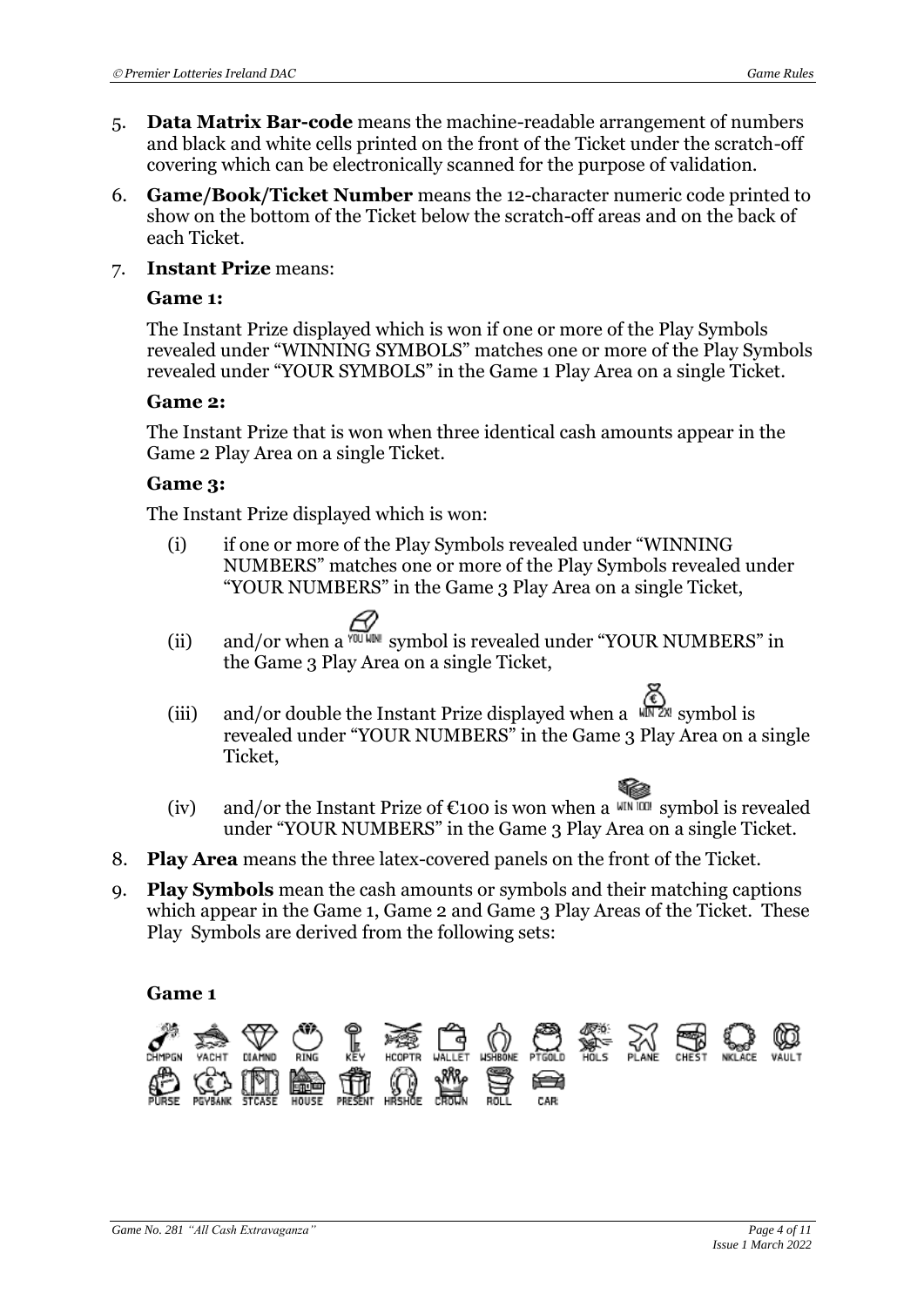#### **Games 1-3**

**,€20 ,€25 €50 €100 €200 €500 €1000 €1000 €1000 €1000 €5000** 

**Game 3**

#### **Winning Numbers**

| ŌNE                 | TWO    | THREE         | FOUR       | Five   | SIX           | SEVEN          | ŏ<br>EIGHT  | <b>NINE</b> | <u>L</u> | EL<br><b>FVFN</b> | TWELVE     | THRTN | FÓRTN       |
|---------------------|--------|---------------|------------|--------|---------------|----------------|-------------|-------------|----------|-------------------|------------|-------|-------------|
|                     |        |               |            |        | 'Wyone        |                |             | 'Wyfdr      |          |                   |            |       |             |
| īĦ                  |        | ΗF            |            |        | THRSI.X       | thrsvn         | 8<br>THRE61 | IHHNII      |          | FRT               |            | THR   | IFOR        |
|                     |        |               |            | FRTNIN | <b>FTYONE</b> | C<br>TИN<br>FТ | FТ          | FTYFOR      |          |                   | <b>MSW</b> |       | <b>MNIN</b> |
| <b>SIXTY</b>        | SXYONE | <b>SXYTWO</b> | THR<br>5XY | SXYFOR | <b>SXYFTV</b> |                |             |             |          |                   |            |       |             |
| <b>Your Numbers</b> |        |               |            |        |               |                |             |             |          |                   |            |       |             |

|  | $Q_{\rm sc}$ $Q_{\rm H}$ $Q_{\rm H}$ $Q_{\rm H}$ $Q_{\rm H}$ $Q_{\rm H}$ $Q_{\rm H}$ $Q_{\rm H}$ $Q_{\rm H}$ $Q_{\rm H}$ $Q_{\rm H}$ $Q_{\rm H}$ $Q_{\rm H}$ $Q_{\rm H}$ $Q_{\rm H}$ $Q_{\rm H}$ $Q_{\rm H}$ $Q_{\rm H}$ $Q_{\rm H}$ $Q_{\rm H}$ $Q_{\rm H}$ $Q_{\rm H}$ $Q_{\rm H}$ $Q_{\rm H}$ $Q_{\rm$ |  |               |                        |   |  |  |           |
|--|-----------------------------------------------------------------------------------------------------------------------------------------------------------------------------------------------------------------------------------------------------------------------------------------------------------|--|---------------|------------------------|---|--|--|-----------|
|  | 16.17.18.19.21.22.23.24.26.27.28.29.1                                                                                                                                                                                                                                                                     |  |               |                        |   |  |  | <b>30</b> |
|  | $\frac{31}{1000}$ $\frac{32}{1000}$ $\frac{33}{1000}$ $\frac{34}{1000}$ $\frac{35}{1000}$ $\frac{36}{1000}$ $\frac{32}{1000}$ $\frac{32}{1000}$ $\frac{32}{1000}$ $\frac{33}{1000}$ $\frac{33}{1000}$ $\frac{33}{1000}$ $\frac{33}{1000}$ $\frac{33}{1000}$                                               |  |               |                        |   |  |  |           |
|  | H.7 48 49 51 52 53 54 55 56 57 58 59                                                                                                                                                                                                                                                                      |  |               |                        |   |  |  |           |
|  | 62 63 64 65                                                                                                                                                                                                                                                                                               |  | ලි<br>WIN 2X! | q<br>WIN 100! YOU WIN! | Q |  |  |           |

- 10. **Retail Sales Agent** means a person(s), corporate body or partnership appointed by the Company to be a National Lottery sales agent at specified Location(s) under Section 42 of the Act.
- 11. **The Company** means Premier Lotteries Ireland DAC.
- 12. **The Minister** means the minister for Public Expenditure and Reform or his successor in title.
- 13. **The Regulator** means the person appointed as Regulator of the National Lottery under Section 7 of the Act or the Minister acting under Section 8 of the Act.
- 14. **Ticket** means a National Lottery **All Cash Extravaganza** Ticket.
- 15. **Validation/Security Number** means the multi-digit numeric code which appears underneath the removable covering on the front of the Ticket and enables validation.
- 16. **Weighted Average Prize Percentage** means 71% of the value of all Tickets in the game.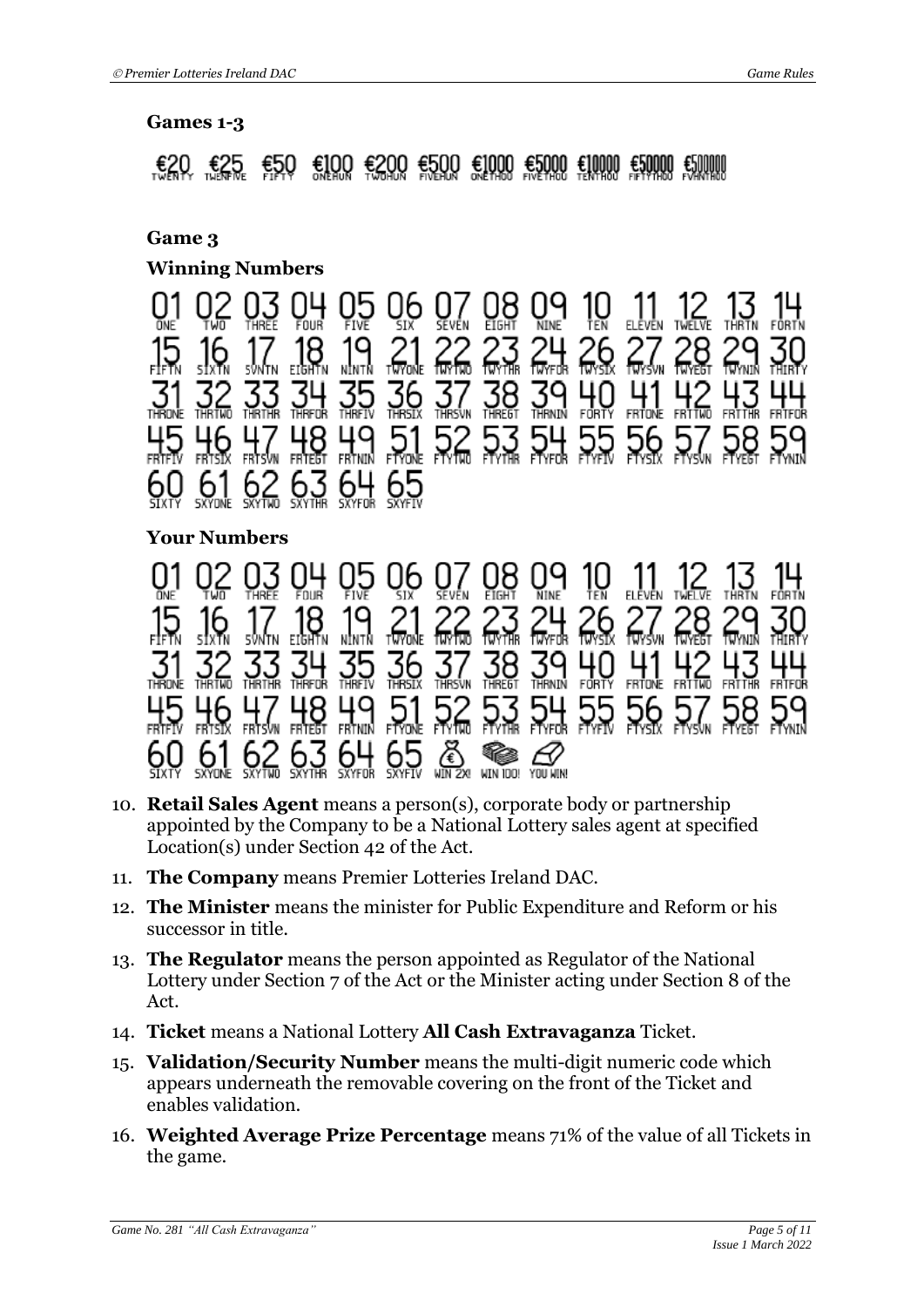## **Governing Law and Rules**

In purchasing a Ticket, the purchaser agrees to abide by the Law of Ireland, the Act, The General Rules for National Lottery Games and these game rules.

## **Ticket Price**

The price of an **All Cash Extravaganza** Ticket will be €20.

## **Purchase and Prize Restrictions**

No Ticket shall be purchased by, and no Instant Prizes shall be paid to, any officer or employee of the Company or any contractor or sub-contractor involved in the production of **All Cash Extravaganza** Tickets or any other person prohibited by the Act from purchasing, owning, or claiming on a Ticket.

## **Prosecution**

Any person who alters or attempts to alter a Ticket with a view to obtaining an Instant Prize, or any person who purchases, owns, or claims on a Ticket and is not entitled to do so, is liable to criminal prosecution.

## **Retail Sales Agent Conduct**

- 1. Retail Sales Agents are prohibited from exchanging books with other Retail Sales Agents.
- 2. Prior to payment of any Instant Prize, Retail Sales Agents must verify the win through the central validation system.
- 3. Retail Sales Agents must denote completed payment of a winning Ticket by punching a hole through the Bar-Code on the Ticket and retaining the Ticket until the book has been sold.
- 4. Retail Sales Agents are prohibited by law from selling National Lottery Tickets to persons under 18 years of age.

## **Determination of Prize Winners**

#### 1. **Game 1**

The owner of a Ticket containing one or more Play Symbols revealed under the "WINNING SYMBOLS" panel in the Game 1 Play Area on a single Ticket which matches one or more of the Play Symbols revealed under the "YOUR SYMBOLS" panel in the Game 1 Play Area on a single Ticket is entitled to the value shown in the Instant Prize(s) under the matching Play Symbol(s).

2. **Game 2**

The owner of a Ticket who reveals three identical cash amounts in the Game 2 Play Area on a single Ticket shall be entitled to an Instant Prize of the matched cash amount revealed.

#### 3. **Game 3**

The owner of a Ticket containing one or more Play Symbols revealed under the "WINNING NUMBERS" panel in the Game 3 Play Area on a single Ticket which matches one or more of the Play Symbols revealed under the "YOUR NUMBERS"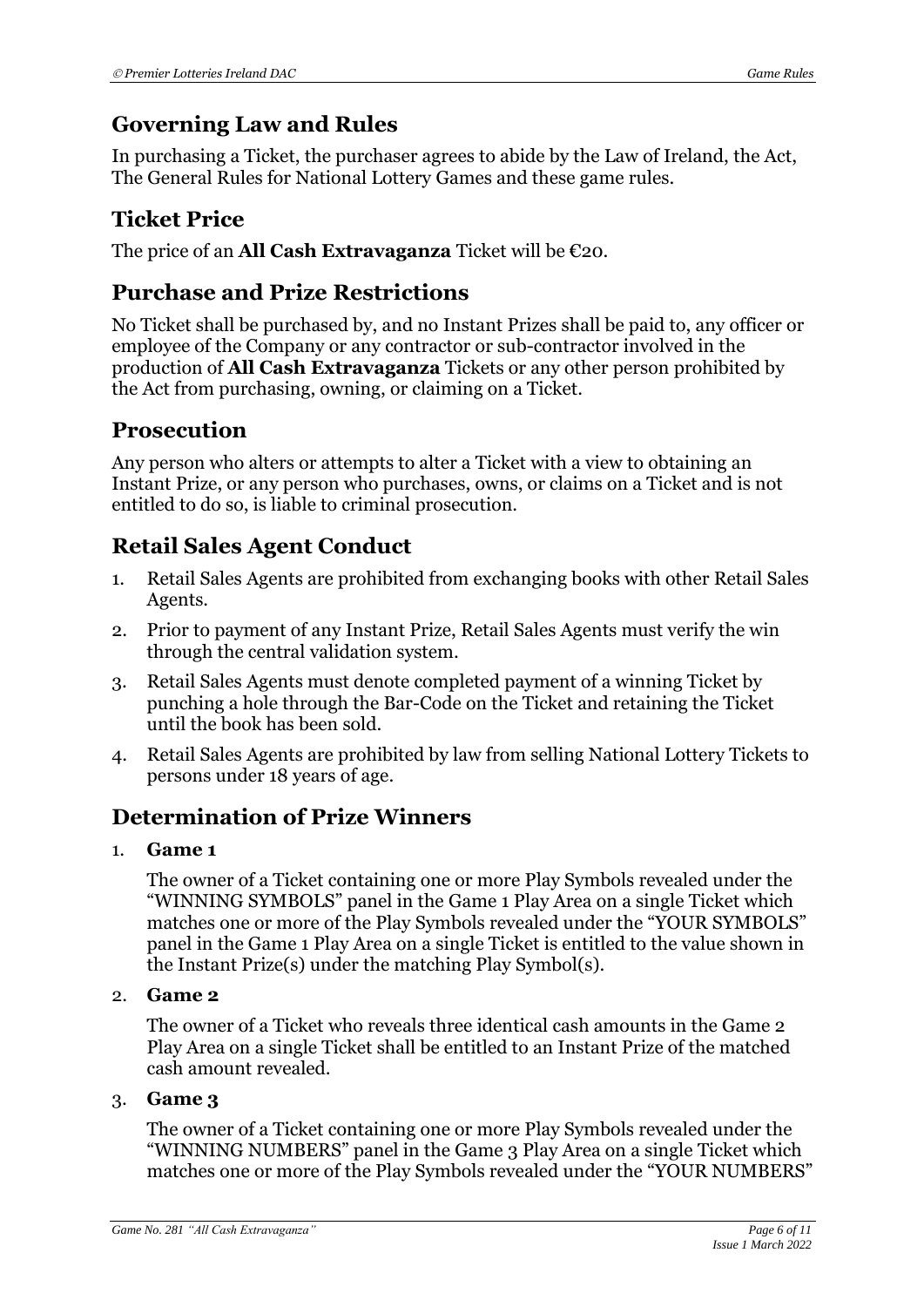panel in the Game 3 Play Area on a single Ticket is entitled to the value shown in the Instant Prize(s) under the matching Play Symbol(s).

The owner of a Ticket who reveals a **NUMBERS**" symbol in the "YOUR NUMBERS" panel in the Game 3 Play Area on a single Ticket is entitled to the Instant Prize revealed under the  $\overline{{\sf W}}$  symbol in the Game 3 Play Area. The owner of a Ticket who reveals a  $\,^{\tt WTPX\!}$  symbol in the "YOUR NUMBERS" panel in the Game 3 Play Area on a single Ticket is entitled to double the Instant Prize shown under the  $\overline{\mathbb{R}}$  symbol in the Game 3 Play Area. œ The owner of a Ticket who reveals a WINTION symbol in the "YOUR NUMBERS"

panel in the Game 3 Play Area on a single Ticket is entitled to an Instant Prize of €100.

4. The owner of a Ticket can win thirty one times on a single Ticket.

## **Ticket Validation**

To be a valid **All Cash Extravaganza** National Lottery Ticket the following

conditions must be met:

- 1. Exactly thirty five Play Symbols and their correct captions must appear in the Game 1 Play Area.
- 2. Exactly six Play Symbols and their correct captions must appear in the Game 2 Play Area.
- 3. Exactly thirty five Play Symbols and their correct captions must appear in the Game 3 Play Area.
- 4. Each of the Play Symbols must be spelt out in their correct captions underneath, and each of these symbols must be paired with its correct caption.
- 5. Each of the Play Symbols and their correct captions must be present in their entirety, must be fully legible and must be printed in grey/black ink.
- 6. The Validation/Security Number must be present in its entirety, must be fully legible, must be printed in grey/black ink and must correspond, using the Company's codes, to the apparent Play Symbols on the Ticket.
- 7. The Ticket must be fully intact.
- 8. The Game/Book/Ticket Number must be present in its entirety, must be fully legible, and must be printed in grey/black ink.
- 9. The Bar-code must be present in its entirety, must be readable, and must be printed in grey/black ink.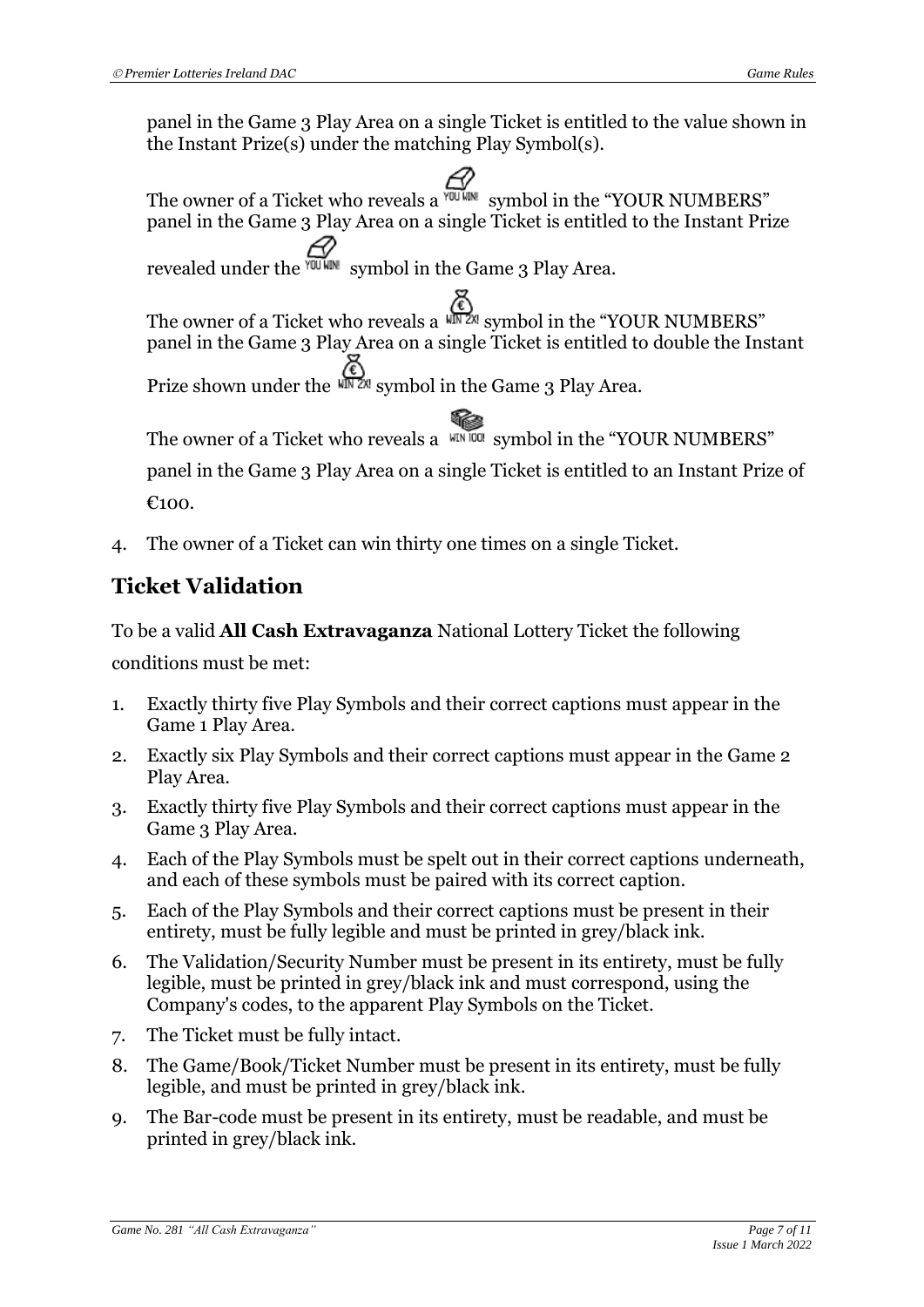- 10. The Data Matrix Bar-code must be present in its entirety, must be readable and must be printed in grey/black ink.
- 11. The Ticket must not be mutilated, altered, unreadable, or tampered with in any manner.
- 12. The Ticket must not be counterfeit in whole or in part.
- 13. The Ticket must have been issued by the Company in an authorised manner.
- 14. The Ticket must have been purchased through an authorised Retail Sales Agent before the official close of Game.
- 15. The Ticket must not be stolen.
- 16. The Play Symbols, Game/Book/Ticket Number and Validation/Security Number must be right-side-up and not reversed in any manner.
- 17. The Ticket must be complete, not blank, or partially blank, must not have a hole punched through it, must not be miscut, must not be marked void, and must have exactly seventy six Play Symbols and their correct captions, exactly one Validation/Security Number, and exactly one Game/Book/Ticket Number on both the front and the back.
- 18. The Validation/Security Number of all winning Tickets must appear on the Company's official file, and only one Instant Prize payment will be made on any individual winning Ticket.
- 19. The Ticket must not be misregistered, defective, or produced in error.
- 20. Each of the Play Symbols and its caption appearing on the Ticket must be printed in accordance with the official font schedule for Game 281 All Cash Extravaganza as agreed between the Company and the Ticket manufacturer.
- 21. The Validation/Security Number must be printed in accordance with the official font schedule for Game 281 All Cash Extravaganza as agreed between the Company and the Ticket manufacturer.
- 22. The Game/Book/Ticket Number must be printed in accordance with the official font schedule for Game 281 All Cash Extravaganza as agreed between the Company and the Ticket manufacturer.
- 23. The display printing must not be irregular in any respect.
- 24. The Ticket must pass all additional confidential validation tests of the Company. Any Ticket not passing all the validation tests mentioned is void and is ineligible for any Instant Prize. In all cases of doubt the decision of the Company will be final and binding. However, the Company may, at its discretion, replace an invalid Ticket with an unplayed Ticket or Tickets. Should a defective Ticket be purchased the only responsibility of the Company shall be the replacement of the defective Ticket with an unplayed Ticket of equivalent sales price.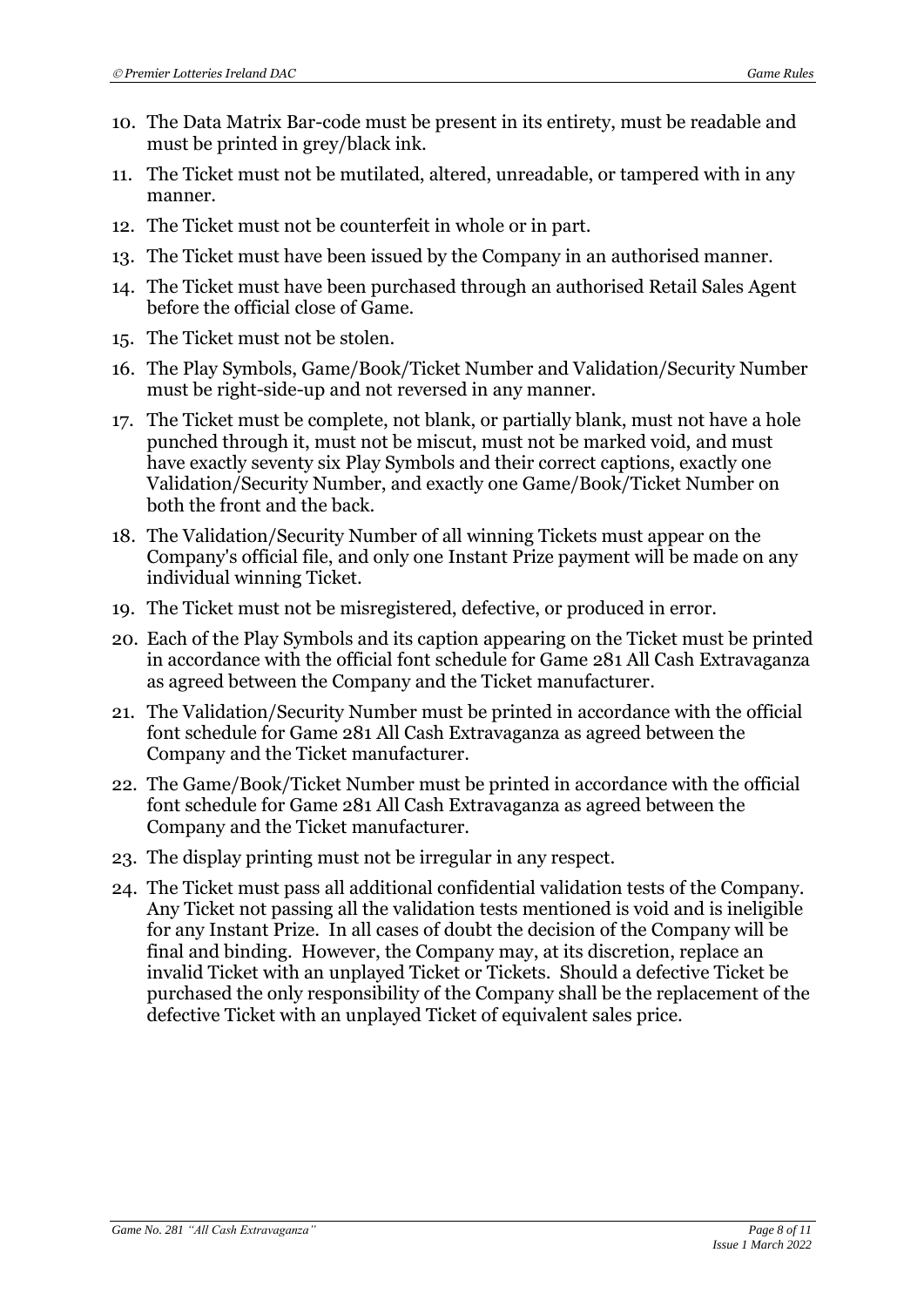## **Ticket Responsibility**

- 1. The Company will not be responsible for lost or stolen Tickets.
- 2. The Company will not be responsible for Tickets redeemed in error for a lower Instant Prize at a Retail Sales Agent location. In the event that the matter cannot be resolved directly with the relevant Retail Sales Agent, then the winner can contact the Company requesting that the Company follow up with the Retail Sales Agent, as appropriate.
- 3. The Company shall not be obliged to pay any Instant Prizes which are not claimed on or before 29th December, 2023.
- 4. Where a winning Ticket is presented either to the Company or its authorised Retail Sales Agent by a person other than the purchaser and the Ticket passes all the Company's validation tests, the payment of the Instant Prize shall discharge the Company from any liability to the purchaser. In all other cases, the Company will be discharged from any liability after payment of Instant Prizes.

## **Payment of Prizes**

- 1. Instant Prizes of  $\epsilon$ 20,  $\epsilon$ 25,  $\epsilon$ 50 and  $\epsilon$ 100, may be redeemed:
	- a) in exchange for a completed winning Ticket and following Ticket validation procedure at:
		- any Retail Sales Agent; and
		- all Prize Claim Centre Agents; and
		- National Lottery Headquarters; or
	- b) by posting the signed Ticket complete with name and address, to the Company's headquarters at the claimant's sole risk.
- 2. Instant Prizes of  $\epsilon$ 200,  $\epsilon$ 500, and  $\epsilon$ 1,000 may be redeemed:
	- a) in exchange for a completed winning Ticket and following Ticket validation procedure at:
		- a Retail Sales Agent, with the Retail Sales Agent's consent; and
		- all Prize Claim Centre Agents; and
		- National Lottery Headquarters; or
	- b) by posting the signed Ticket complete with name and address, to the Company's headquarters at the claimant's sole risk (for Instant Prizes of €500 and €1,000 a copy of suitable Photo ID (e.g. current passport, current driving licence etc.) must be included).
- 3. Instant Prizes of  $\epsilon_5$ ,000 and  $\epsilon$ 10,000 may be redeemed:
	- a) in exchange for a completed winning Ticket and following Ticket validation procedure at all Prize Claim Centre Agents; or
	- b) in exchange for a completed winning Ticket and following Ticket validation procedure in person at the Company's headquarters; or
	- c) by posting the Ticket, together with a completed claim form and a copy of suitable Photo ID (e.g. current passport, current driving licence etc.), to the Company's headquarters at the claimant's sole risk.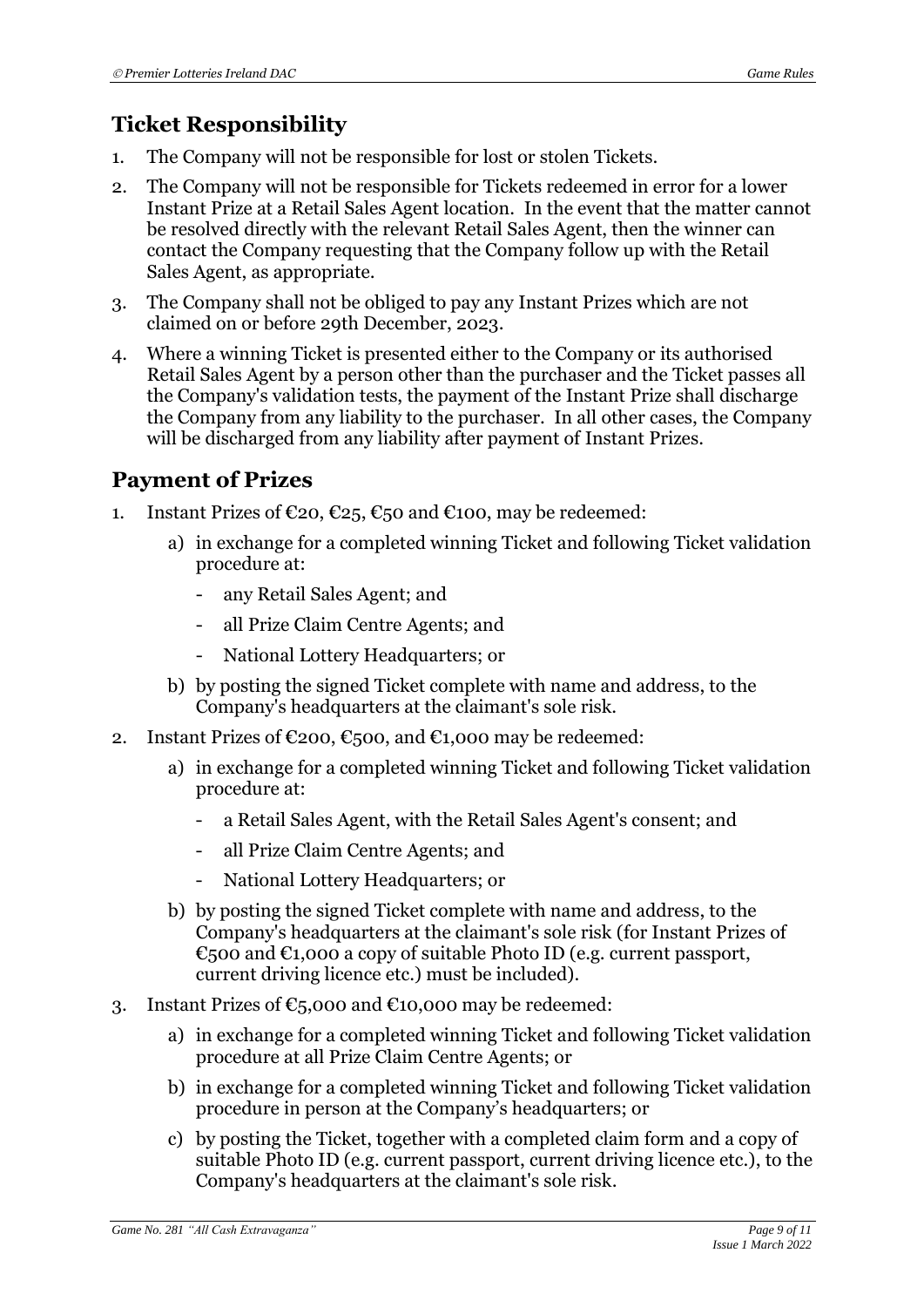- 4. Instant Prizes of  $\epsilon_{50,000}$  and  $\epsilon_{500,000}$  must be claimed in person at the Company's Headquarters, in exchange for a completed winning Ticket and following Ticket validation procedure.
- 5. A list of the Prize Claim Centre Agents is available at [www.lottery.ie](http://www.lottery.ie/)
- 6. Instant Prizes must be claimed within 90 days of the announced end of the game.
- 7. The Company will be discharged from any liability after payment or posting of Instant Prizes.
- 8. The official game off-sale date for Game 281 All Cash Extravaganza is 30th September, 2023.
- 9. The last date for the claiming of any Instant Prize in Game 281 All Cash Extravaganza is 29th December, 2023 (90 days after the official game end date) and any unclaimed Instant Prizes will be forfeited after this date. The unclaimed prize money shall be allocated to a special reserve fund to be utilised by the Company in accordance with the National Lottery Licence.

#### **Instant Prizes**

- 1. The total number of Instant Prize winning Tickets in the game as designed shall be no less than 282,432.
- 2. The total value of all Instant Prizes that are available to win in the game represents 71% of the value of all Tickets in the game, being the Weighted Average Prize Percentage.
- 3. The odds of winning an Instant Prize are 1 in 3.19 on average.
- 4. At time of purchase some Instant Prizes may have already been won.